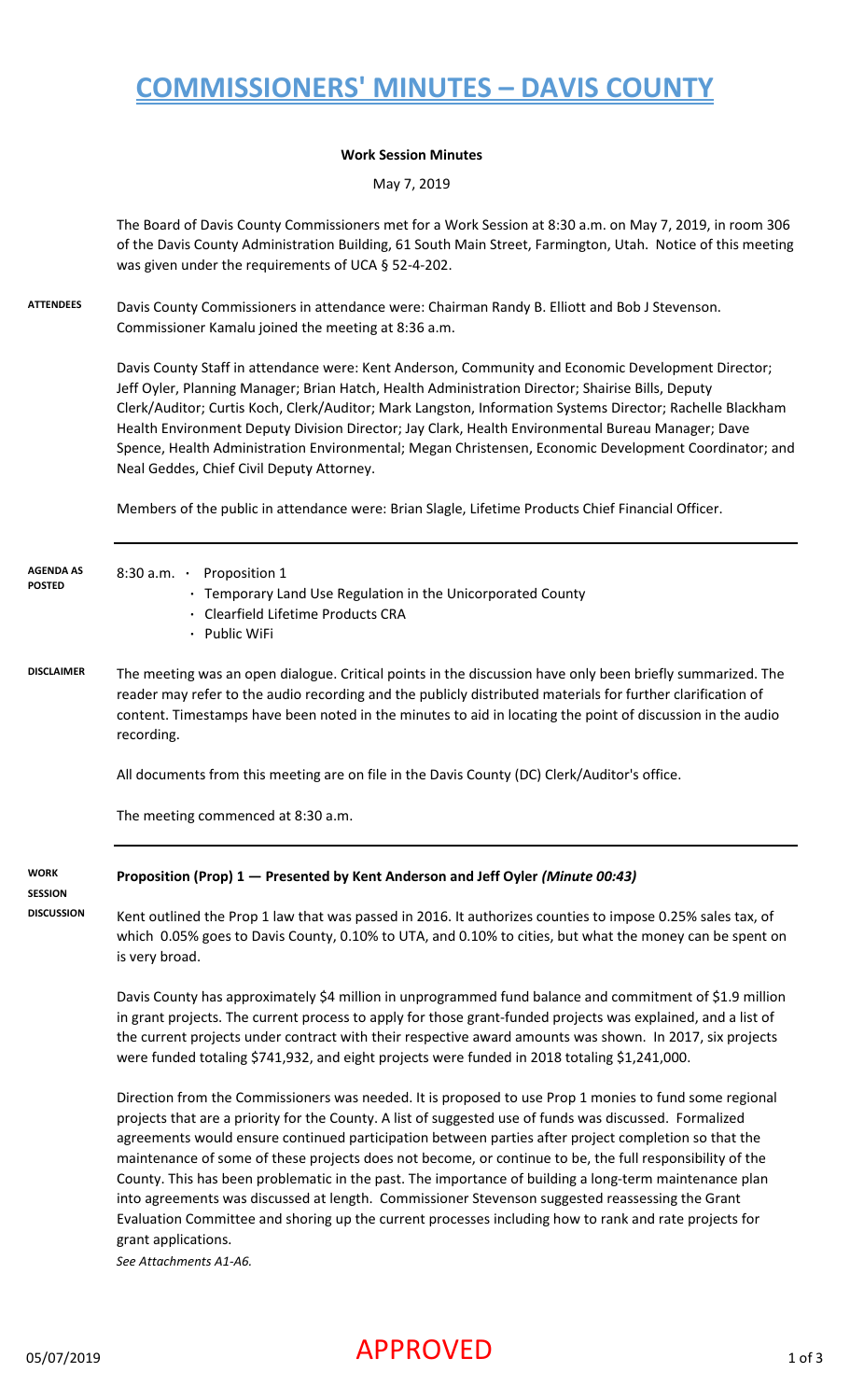# **COMMISSIONERS' MINUTES – DAVIS COUNTY**

#### **Temporary Land Use — Presented by Kent Anderson and Jeff Oyler** *(Minute 24:05)*

The County has an existing general plan which encourages development to take place in a municipal boundary where possible, and encourages landowners to annex whenever possible. There is high pressure to develop the northwest quadrant of the county. Development is determined by the availability of sewer, water, and other utility services; and the ability to control the provisions of such services is an essential factor in managing growth. There is a desire to develop a 40-lot subdivision in the Hooper area, but the current utilities available to the area will not support that development, and the county owns no water, sewer, or storm drain utilities.

The issues before the Commissioners today are whether the County should assess impact fees and install utilities to make development in that quadrant more accessible (this would require an amendment to the current ordinance and an extraordinary cost to the county) or encourage annexation into West Point by limiting the number of lots that can be developed. Also, the Health Department would like to do a study to determine the impact of septic systems.

The Commissioners agreed the County is not in the development business and would encourage them to incorporate with cities, to put in place the necessary infrastructure to support future development. The cities would also be encouraged to assess their impact fees on any new development.

*The following items required some discussion to answer the Commissioners' questions prior to being voted on in the Commission Meeting scheduled to follow this Work Session.*

#### **Clearfield Lifetime Products CRA — Presented by Jason Burningham, Lewis Young Robertson & Burningham** *(Minute 41:15)*

Jason made introductions of the group of attendees representing the Lifetime Products Expansion Community Reinvestment Area (CRA). They were as follows: Clearfield City Mayor, Mark Shepherd; Clearfield Assistant City Manager Summer Palmer; and Rob Sant of Lewis Young Robertson & Burningham.

This CRA is for the expansion of Lifetime Products. Davis County has a Community Reinvestment Area Guiding Policy and an associated matrix system used for rating, ranking, and scoring. The matrix results support the request from Clearfield Community Development and Renewal Agency for a 75% participation for 15 years.

The project area plan was reviewed and explained. It is a 37-acre piece, currently owned by the Freeport Center in Clearfield. Lifetime is one of the most significant employers in the Freeport Center, and approached the Freeport Center several years ago about the plan to expand their operations and need to acquire more land. The piece of land was part of RDA #6, but it has been amended to remove that parcel contingent upon the creation of this proposed CRA. Otherwise, it will remain in RDA #6.

The new facility will be 650,000 sq. ft. with a value of [\$23,848,500] and an incremental assessed value of \$30,163,695 in 15 years. The requested tax increment participation from the local taxing entities was shown. The tax increment for all taxing entities is 75% for 15 years. The tax increment components over the life of the CRA were explained and included base year taxes, pass-through increment, estimated sources, and estimated uses of that tax increment (including an affordable housing component requirement of 10%). There is a \$4.2 million cap on tax increment the project can receive.

The Davis School District has given its approval and acceptance of an Interlocal Agreement. After meeting with the County, the next step will be meeting with the other smaller special districts as they are waiting to see how the County and the School District stand before making their considerations. *See Attachments C1-C12.*

### $\mathsf{APPROVED}$  2 of 3